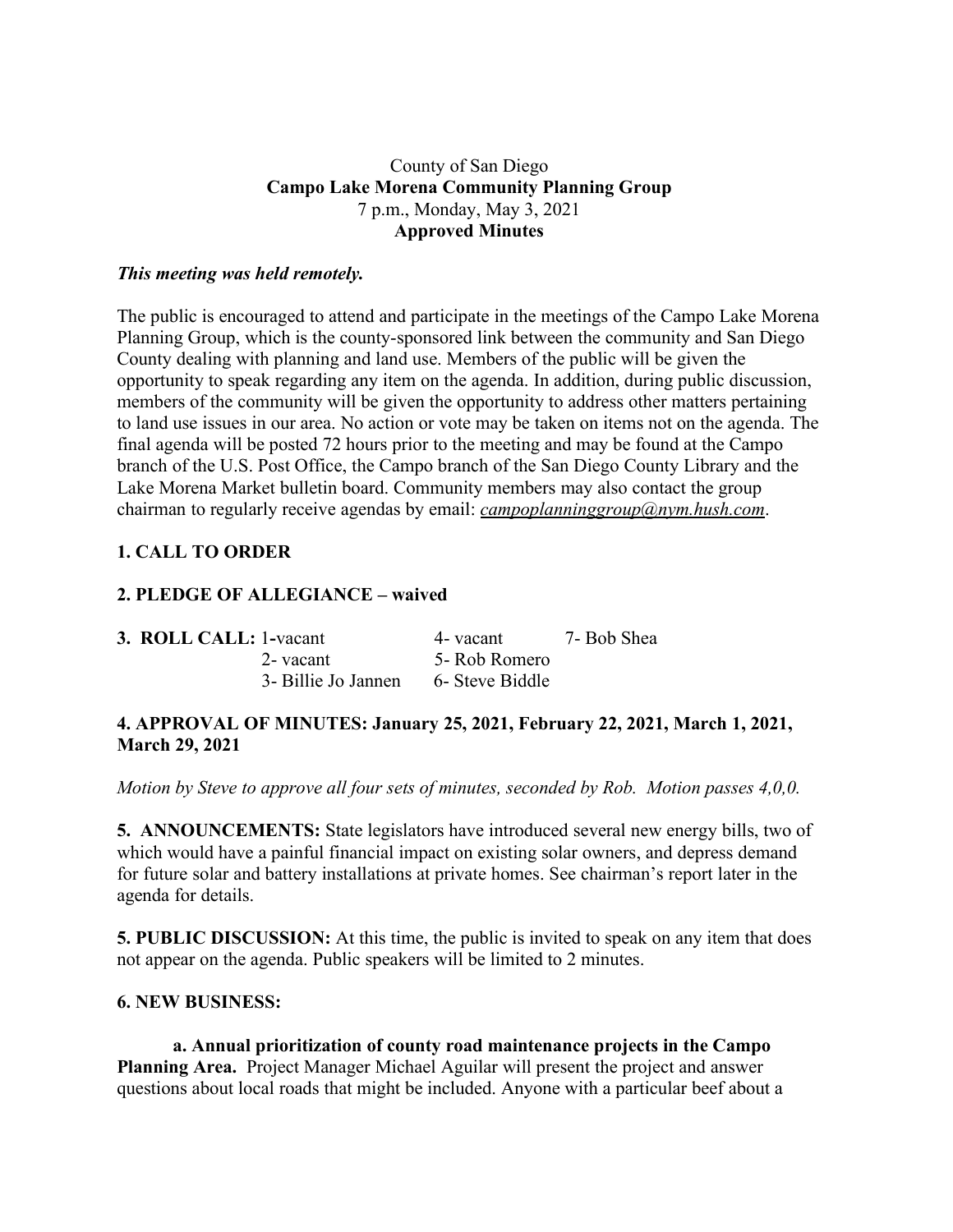county-maintained road is invited to reach out to a planning group member or share at this meeting. **Discussion and vote.**

*https://www.sandiegocounty.gov/content/sdc/dpw/roads/Resurfacing\_Program/*

*The annual road repair grants from the state have been extended and the county has already done most of the repairs we identified originally, according to DPW project manager Michael Aguilar. There is room in the planning timeline for additional roads. We can also add roads to the list later.*

*Road issues raised from Billie Jo Jannen's social media inquiries, as well well as people at the meeting, included the following:*

*Quail Rd curbs (water dumping on property and causing erosion) (not a re-paving project)*

Oak Drive is cracked and crazed for most of its length up to the short distance done when they took *out the "Y" at Buckman (already on the list)*

*Lilac Road between Sage and Cypress*

*BSR from the intersection with 94 to beyond Campo Elementary (already on the list)*

*BSR from Hooks bridge and the high school (already on the list)*

*Cleveland Forest Road from Lake Morena Drive to Lupine Road is too narrow for two cars (not a re-paving project)*

*Custer Road from Sheridan Road to Sheridan Road (road crosses Sheridan twice).*

*And Shockey Truck Trail beyond the "End County Maintained Road" sign. (already on the list, but will not go beyond the sign)*

*Oak Drive from west end to Lake Morena Drive*

*Motion by Billie Jo Jannen to adopt the new additions and order them next month, seconded by Steve Biddle. Motion passes 4,0,0*

*New road additions will be started after 2022. Michael Aguilar will email us and let us know if Custer is county-maintained.*

**b. The PSRM is seeking a CLMPG letter supporting its request to the county for a railway easement to connect the parks, museums and services in the newly formed Camp Lockett district**. The railway would provide safe and ready access for visitors and residents without clogging local roads with traffic and parking for people driving to multiple venues. Currently, there are no sidewalks for foot traffic. The railway proposal was adopted as part of the Camp Lockett Master Plan. **Discussion and vote.**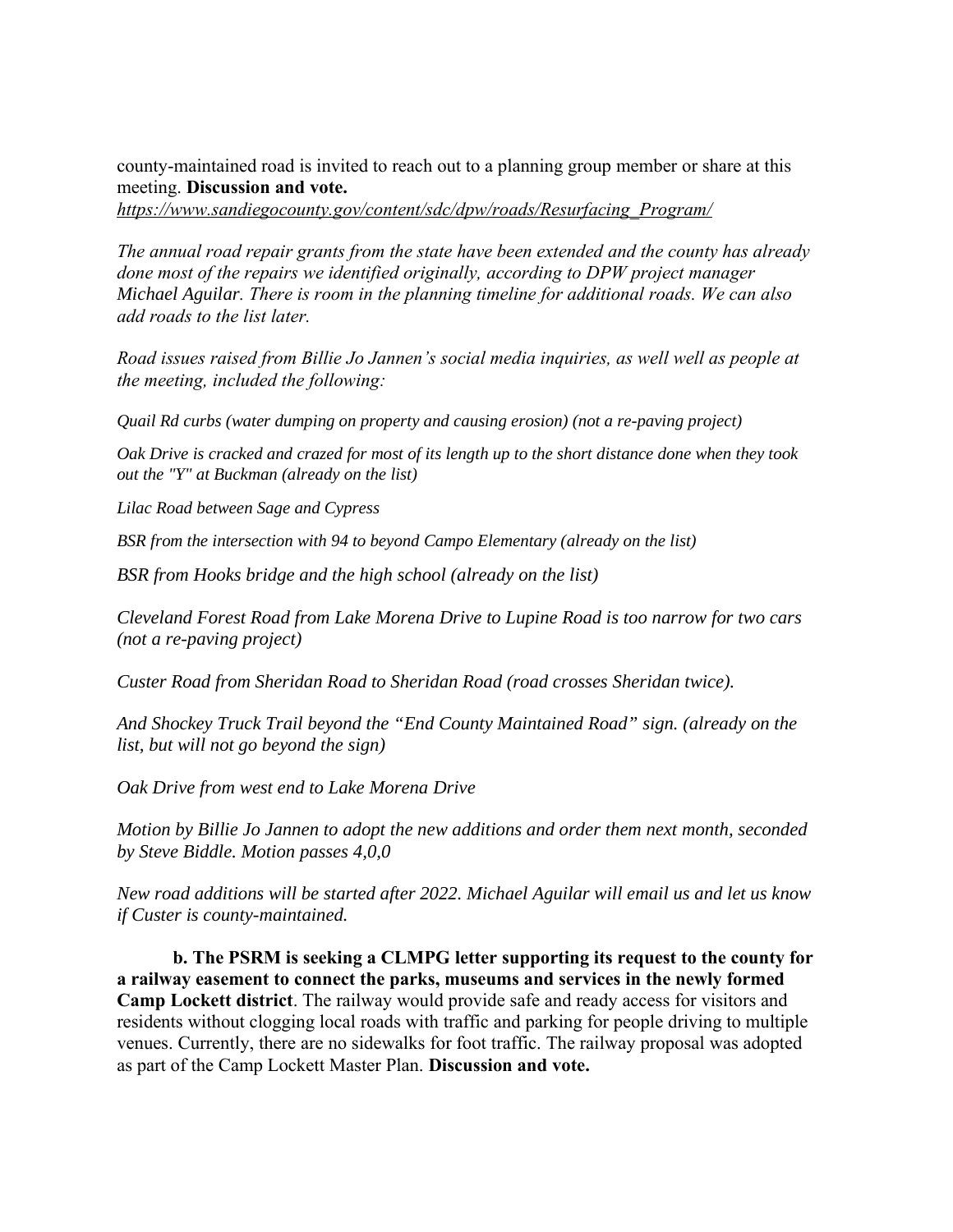*Jim Lundquist of Southwest Railway Museum presented. The proposed easement would cross Jeb Stuart Road south and some less-traveled roads. The Camp Lockett plan, which included a local train to shuttle visitors to various venues within the new district, was adopted last year, but now the county and Joel Anderson are saying the crossings are a liability and don't want to do them. Members of Camp Lockett Interest Group have reached out to Supervisor Anderson but have received no response, according CLIG Chairman Larry Johnson.*

*Billie Jo Jannen suggested a support letter to Anderson urging him to come out and tour the project with CLIG and familiarize himself with the project and its members' needs. Bob Shea suggested that we also mention logging in to some of our meetings.*

*Steve Biddle made a motion to write the letter of support, Rob Romero seconded. Motion passes 4,0,0*

# **7. OLD BUSINESS:**

**a. Standing subcommittee reports (no action):** Groundwater, Rob Romero; Sewer and Septic, vacant; Community Economic Impacts, Steve Biddle; Public Safety, Bob Shea.

*Rob Romero reported that northern California is thought to be entering a mega-drought. Water customers are being tightly restricted on use.*

*Steve Biddle said they are marking out areas where the microgrid will connect with the businesses that will be powered in an outage. Only vague information is available on the Dollar Store project.*

*Bob Shea is still requesting a letter to get speed limit lowered on BSR. Speeders are preventing people from getting out of their driveways. He will provide proposed language to the chairman before the next meeting.*

## **b. Chairman's report, Billie Jo Jannen (no action).**

*AB 1139 seeks to remove financial benefits from home solar owners and adds an estimated \$75-a-month distribution fee to solar bills. This is being promoted as a social justice initiative. The extra money will go to SDG&E and other power companies in California. The bill will likely prevent low-income families from ever being able to afford solar and will seriously impair distributed generation projects. AB 427 seeks to use home batteries and electric cars to provide additional power to the grid during peak hours. No reimbursement is mentioned in the bill language. Both bills are making their way through committees and have not yet been voted on by the full legislature.*

**8. CORRESPONDENCE:** Members of the public who wish to read the correspondence listed may request it by email at *campoplanninggroup@nym.hush.com.*

**9. EXPENSES: Report any valid expenses for group approval. Discussion and vote.**